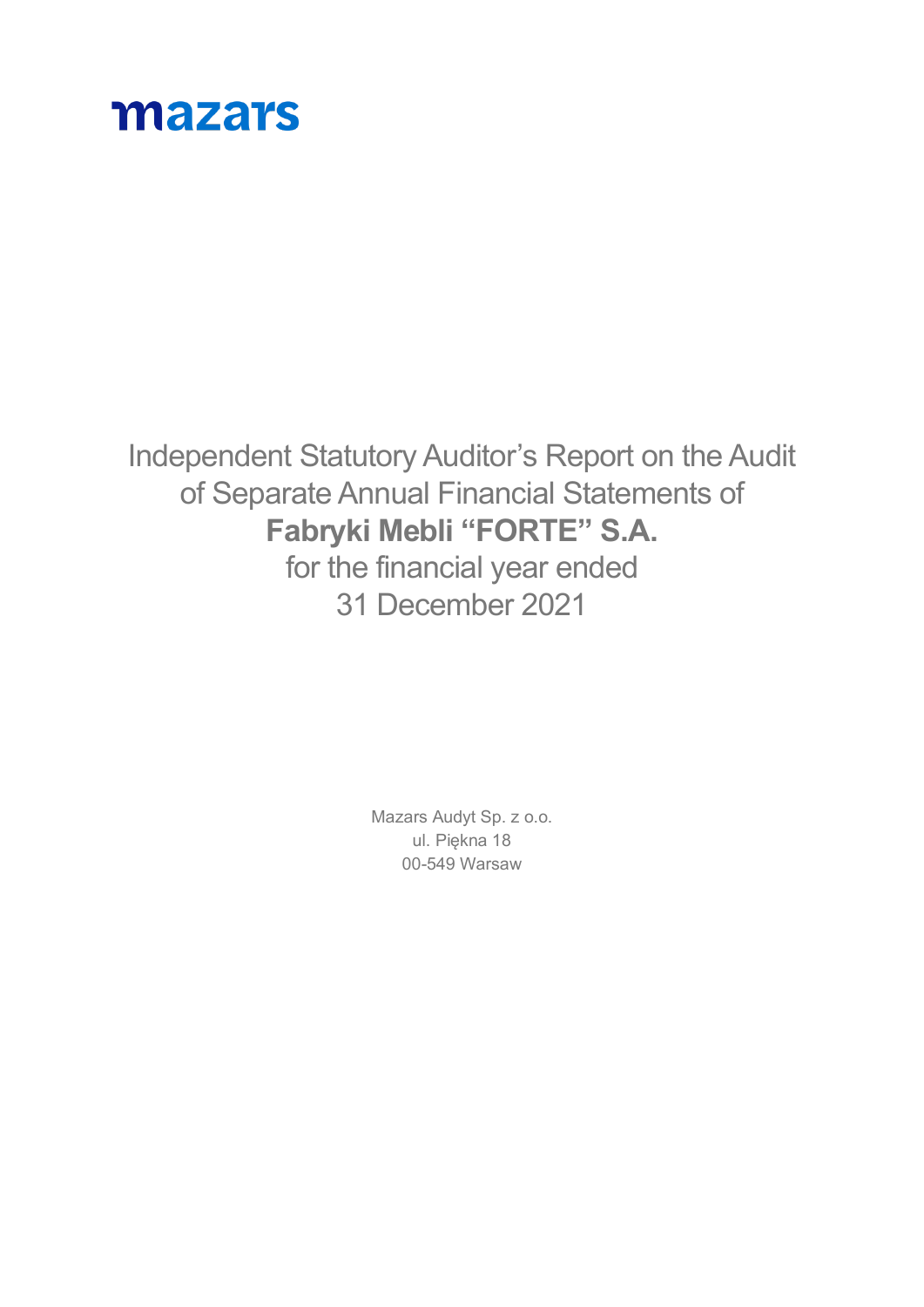# **INDEPENDENT STATUTORY AUDITOR'S REPORT ON THE AUDIT OF SEPARATE ANNUAL FINANCIAL STATEMENTS**

*Translation of the document originally issued in Polish*

*To the General Meeting and the Supervisory Board of Fabryki Mebli "FORTE" S.A. [a joint stock company]*

# **Report on the Audit of Separate Annual Financial Statements**

# **Opinion**

We have audited the separate annual financial statements of Fabryki Mebli "FORTE" S.A. ("the Company"), which comprise the separate statement of financial position as at 31 December 2021, the separate statement of comprehensive income, the separate statement of changes in equity, the separate statement of cash flows for the financial year from 1 January to 31 December 2021 and notes comprising a summary of significant accounting policies and other explanatory notes ("separate financial statements").

In our opinion, the accompanying separate financial statements:

- give a true and fair view of the Company's property and financial position as at 31 December 2021, and of its financial performance and its cash flows for the financial year then ended in accordance with the applicable International Financial Reporting Standards approved by the European Union and the adopted accounting principles (policy);
- comply with the applicable legislation and with the provisions of the Company's Articles of Association as to the form and content;
- have been prepared based on the accounting books kept properly, in accordance with Chapter 2 of the Accounting Act of 29 September 1994 (the Accounting Act" - Journal of Laws of 2021, item 217 as amended).

The present opinion is consistent with the additional report to the Audit Committee that we issued on 12 April 2022.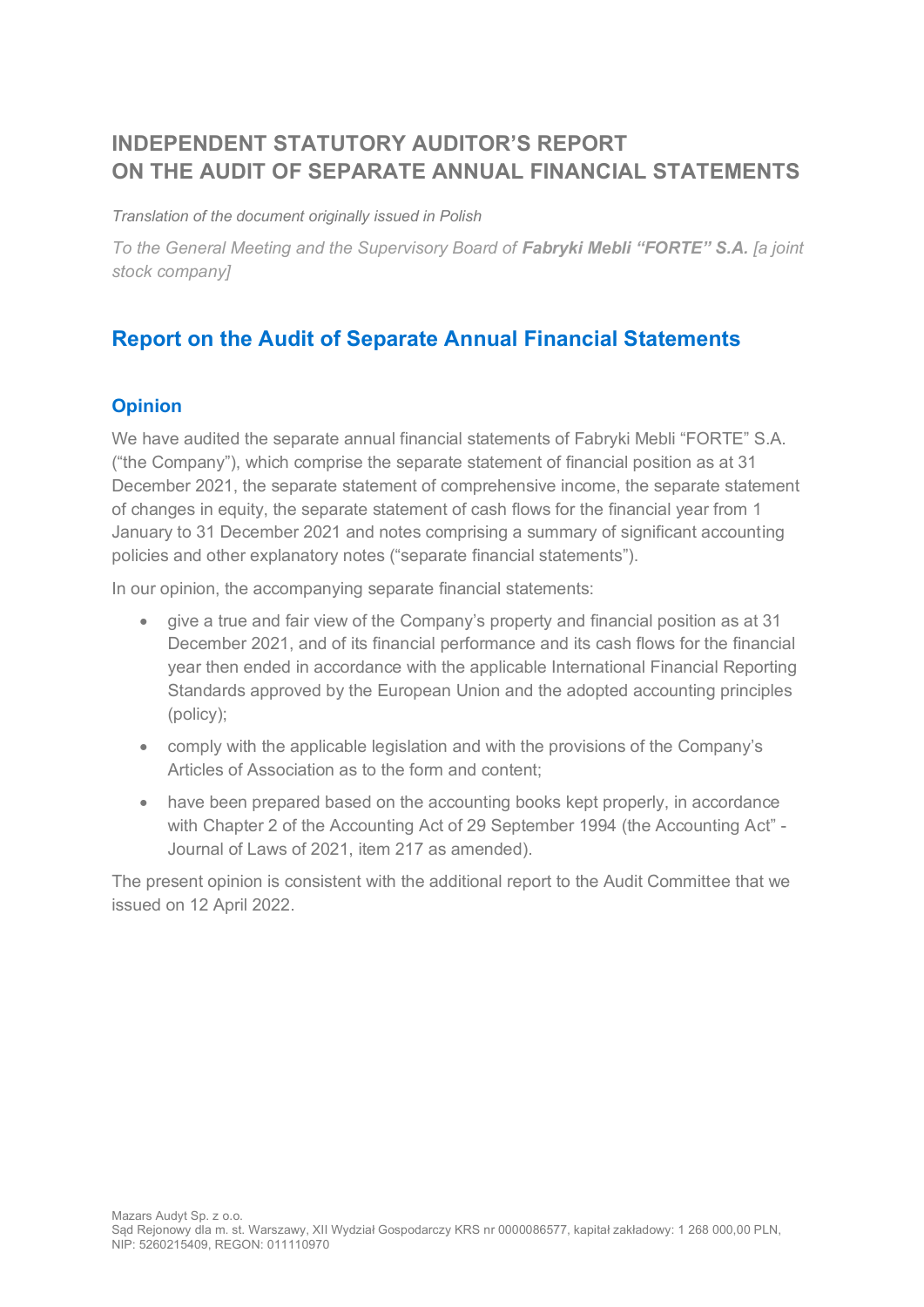### **Basis for opinion**

We conducted our audit in accordance with National Standards on Auditing as per International Standards on Auditing adopted by resolution no. 3430/52a/2019 of the National Council of Statutory Auditors of 21 March 2019 regarding national standards on auditing and other documents, as amended (National Standards on Auditing "NSA"), as well as according to the Act on Statutory Auditors, Audit Firms and Public Supervision of 11 May 2017 ("the Act on Statutory Auditors" - Journal of Laws of 2020, item 1415 as amended) and Regulation (EU) No 537/2014 of 16 April 2014 on specific requirements regarding statutory audit of public-interest entities ("EU Regulation" - Official Journal of the European Union L 158/77 of 27 May 2014, as amended). Our responsibility under those standards has been further described in "Statutory Auditor's Responsibility for the Audit of the Financial Statements" section of our report.

We are independent of the Company in accordance with the International Code of Ethics for Professional Accountants (including International Independence Standards) of the International Ethics Standards Board for Accountants ("the IESBA Code"), adopted by resolution of the National Council of Statutory Auditors No. 3431/52a/2019 of 25 March 2019 on the principles of professional ethics for statutory auditors, as amended, and other ethical requirements which are applicable to the audit of financial statements in Poland. We have fulfilled our other ethical responsibilities in accordance with these requirements and the IESBA Code. During the audit the key statutory auditor and the audit firm remained independent of the audited Company in accordance with the independence requirements set out in the Act on Statutory Auditors and in the EU Regulation.

We believe that the audit evidence that we have obtained is sufficient and appropriate to provide a basis for our audit opinion.

### **Key Audit Matters**

Key audit matters are those matters that, in the auditor's professional judgment, were of most significance in the audit of the separate financial statements for the current reporting period. These include the most significant assessed risks of material misstatement, including the assessed risks of material misstatement due to fraud. These matters were addressed in the context of our audit of the separate financial statements as a whole and in forming our opinion thereon, and we summarized our responses to these risks, and, where deemed appropriate, presented the most important observations related to these risks.

We do not provide a separate opinion on these matters.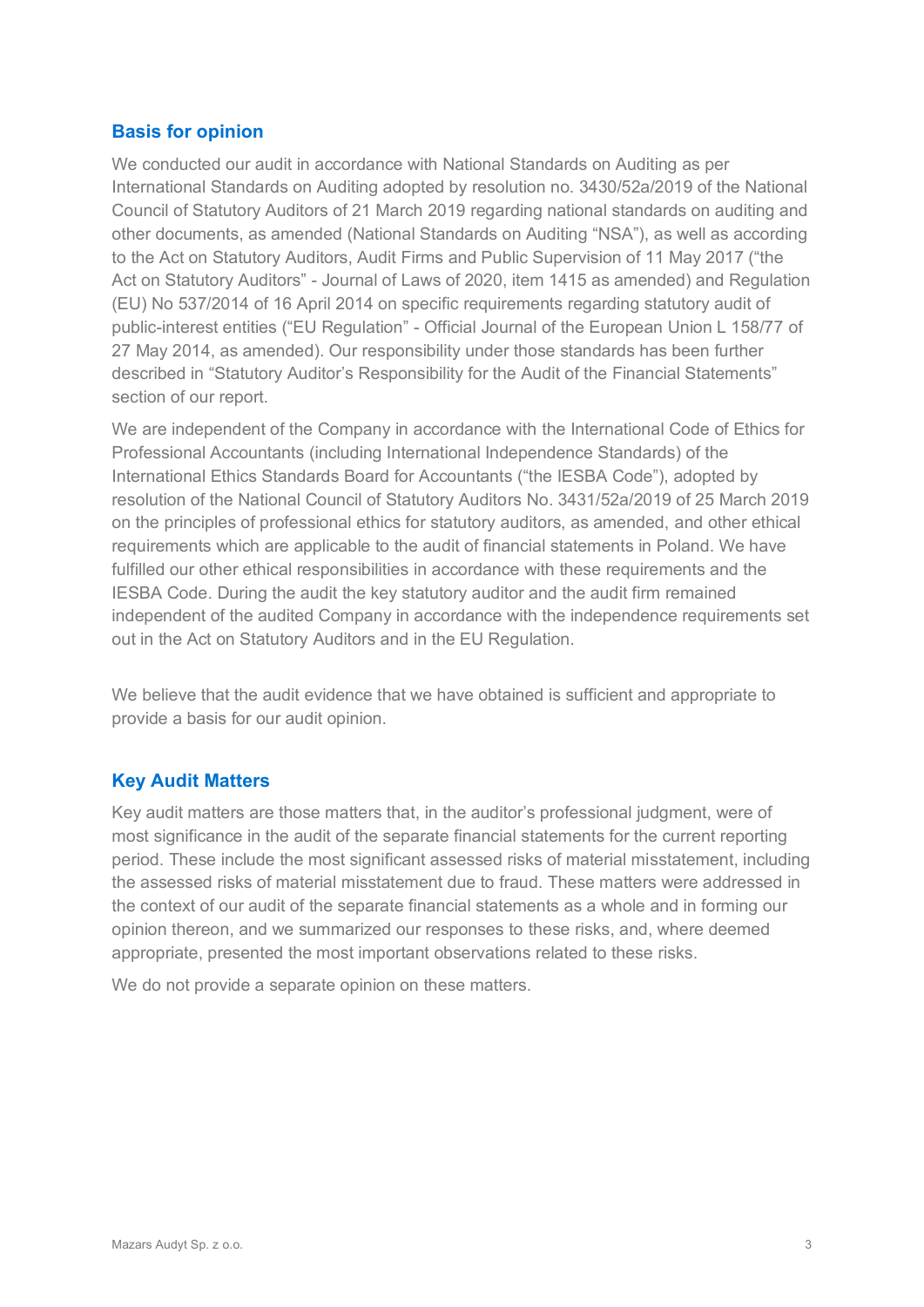#### **Key audit matter How our audit responded to this matter**

#### Revenue recognition

The revenues from sales disclosed in the separate statement of comprehensive income for the period from 1 January 2021 to 31 December 2021 amounted to PLN 1,160,207 thousand.

The correctness of the revenue recognition is an inherent industry risk. This results from the complexity of terms and conditions included in the sales contracts. These terms and conditions are subject to frequent changes and need to be adequately reflected in the sales system, increasing the risk of error.

Moreover, revenues are considered to be a key audit matter due to the inherent fraud risk.

The Company presented the disclosures concerning revenues in note no. 9.1 of the notes to the separate financial statements.

Our audit procedures included in particular:

- a review of the accounting principles concerning the revenue recognition and related significant judgments and estimates;

- understanding and evaluating the internal control environment, including the recognition and presentation of revenues from sales;

- an evaluation of IT systems used in the revenue recognition process;

- confirming, on a selected sample, the existence and correct recognition of the revenues and revenuereducing items in the books;

- on a selected sample, an analysis of balance confirmations received from clients or, alternatively, verification of payments made after the balance sheet date;

- assessing the correctness and completeness of disclosures regarding revenues.

#### **Other Matters**

The Company's separate financial statements for the year ended 31 December 2020 were audited by an auditor acting on behalf of another audit firm. This auditor expressed an unqualified opinion on these financial statements on 15 April 2021.

#### **Responsibilities of the Management Board and Supervisory Board for the Separate Financial Statements**

The Company's Management Board is responsible for preparing, based on the accounting books properly kept, the separate financial statements that give a true and fair view of the Company's property and financial position and its financial result in accordance with the International Financial Reporting Standards approved by the EU and adopted accounting principles (policy), as well as with the relevant legislation and with the provisions of the Company's Articles of Association.The Company's Management Board is also responsible for internal control that is deemed necessary to enable the preparation of separate financial statements that are free of material misstatement, whether due to fraud or error.

When preparing the separate financial statements, the Company's Management Board is responsible for assessing the Company's ability to continue as a going concern, as well as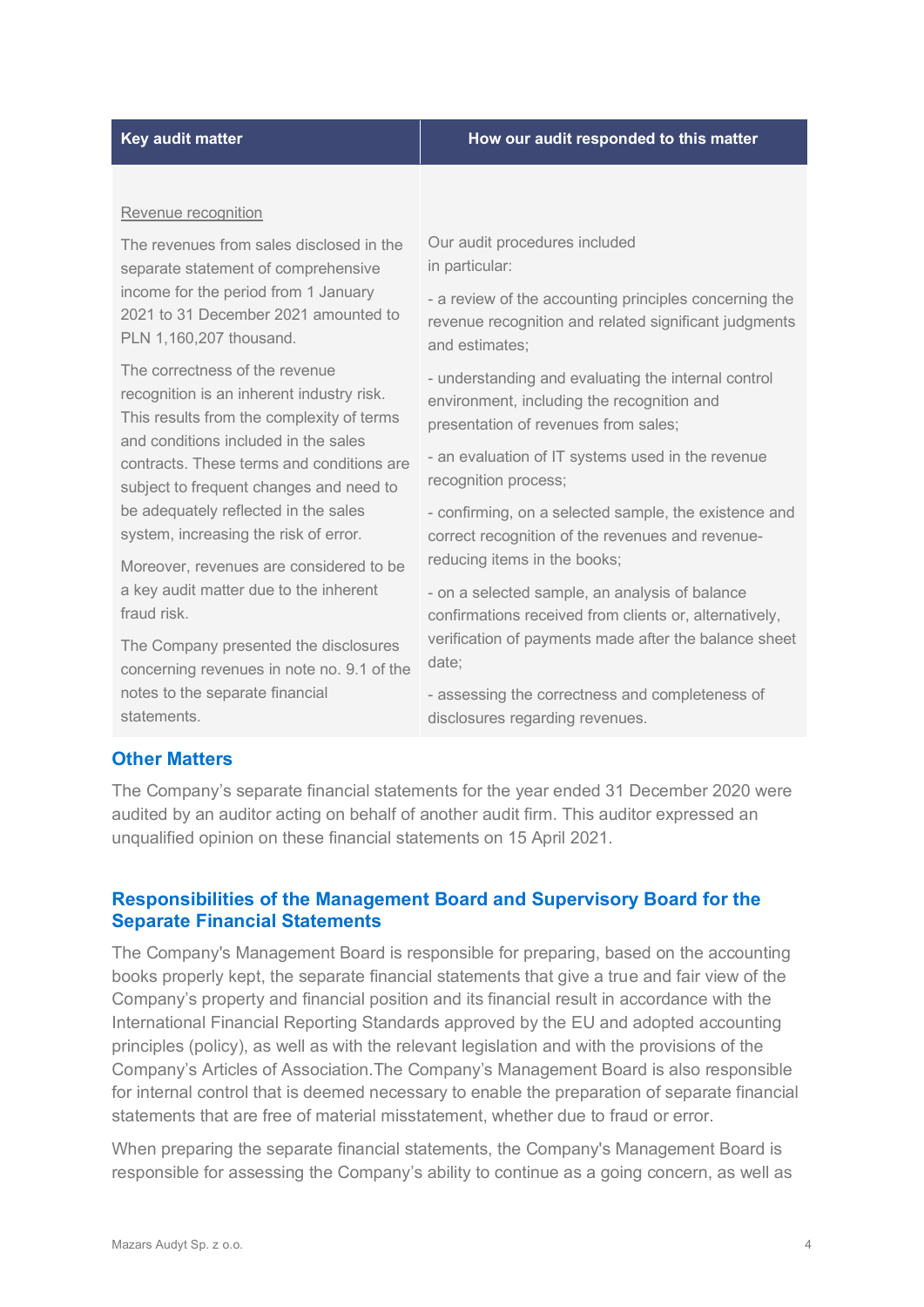for disclosing, if applicable, matters related to going concern and for adopting the going concern assumption as an accounting basis, unless Management Board either intends to liquidate the Company or to cease operations or has no realistic alternative but to do so.

The Company's Management Board and members of the Supervisory Board are obliged to ensure that the separate financial statements meet the requirements set out in the Accounting Act. Members of the Supervisory Board are responsible for supervising the financial reporting process of the Company.

## **Statutory Auditor's Responsibilities for the Audit of the Separate Financial Statements**

Our objectives are to obtain reasonable assurance about whether the separate financial statements as a whole are free from material misstatement, whether due to fraud or error, and to issue an auditor's report that includes our opinion. Reasonable assurance is a high level of assurance but is not a guarantee that an audit conducted in accordance with the National Standards on Auditing will always detect a material misstatement when it exists. Misstatements can arise from fraud or error and are considered material if, individually or in the aggregate, they could reasonably be expected to influence the economic decisions of users taken on the basis of these separate financial statements.

The scope of audit does not include assurance as to the future profitability of the audited Company and effectiveness or efficiency of running the Company's affairs by the Management Board at present or in the future.

According to principles of the National Standards on Auditing, we exercise professional judgement and maintain professional skepticism throughout the audit, as well as:

- we identify and assess risks of material misstatement of separate financial statements, whether due to fraud or error, we design and perform audit procedures responsive to those risks and we obtain audit evidence which is sufficient and appropriate to provide a basis for our audit opinion. The risk of not detecting a material misstatement resulting from fraud is higher than for one resulting from error, as fraud may involve collusion, forgery, intentional omissions, misrepresentations, or the override of internal control;
- we obtain an understanding of internal control relevant to the audit in order to design audit procedures that are appropriate in the circumstances, but not for the purpose of expressing an opinion on the effectiveness of the internal control in the Company;
- we evaluate the appropriateness of the accounting principles (policy) used and the reasonableness of the accounting estimates and related disclosures made by the Management Board of the Company;
- we conclude on the appropriateness of management's use of the going concern basis of accounting and, based on the audit evidence obtained, as to whether a material uncertainty exists related to events or conditions that may cast significant doubt on the Company's ability to continue as a going concern. If we conclude that a material uncertainty exists, we are required to draw attention in our auditor's report to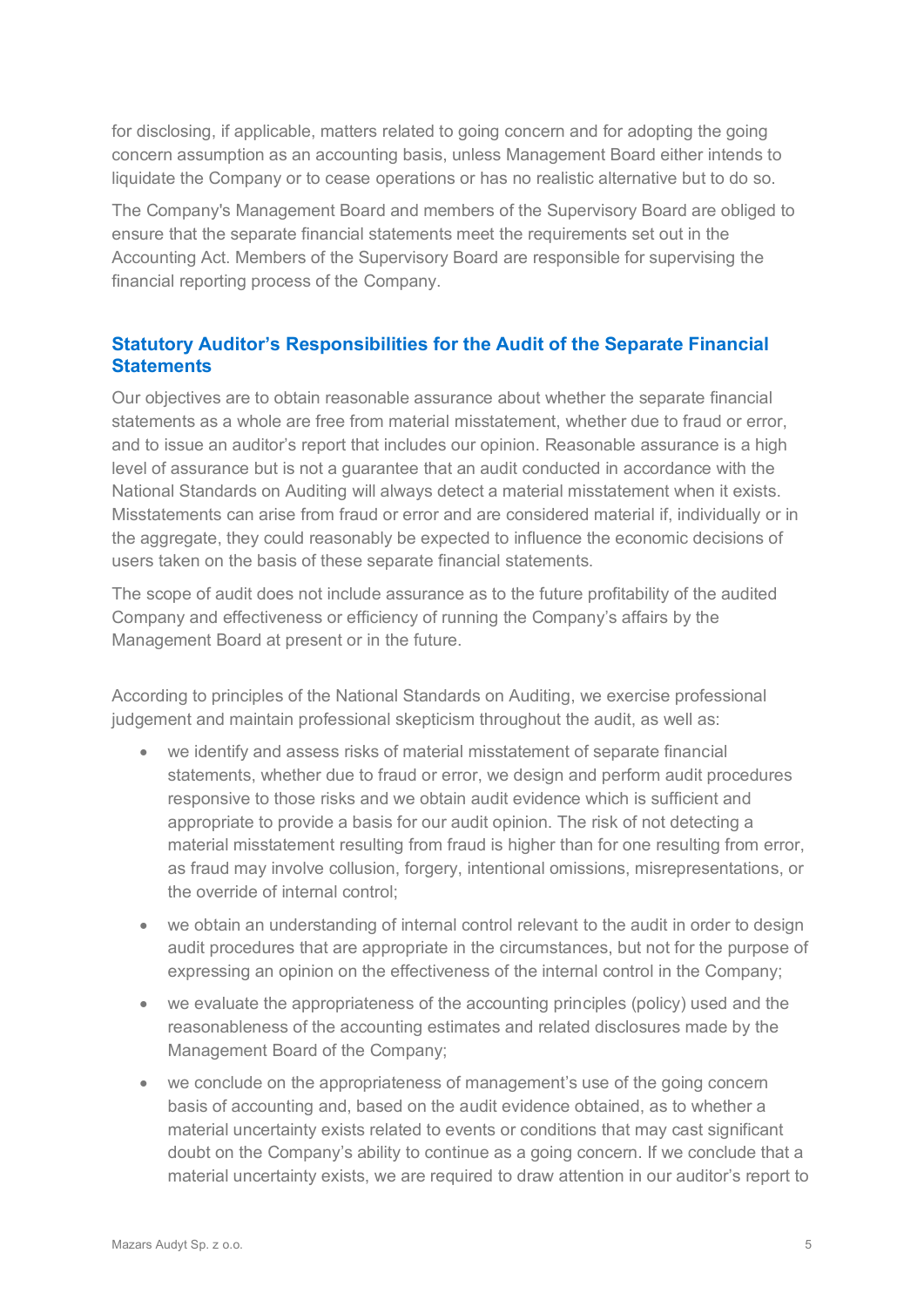the related disclosures in the separate financial statements or, if such disclosures are inadequate, to modify our opinion. Our conclusions are based on the audit evidence obtained up to the date of our auditor's report. However, future events or conditions may cause the Company to cease to continue as a going concern;

• we evaluate the overall presentation, structure, and content of the separate financial statements, including the disclosures, and whether the separate financial statements represent the underlying transactions and events in a manner that achieves fair presentation.

We communicate with the Audit Committee regarding, among other matters, the planned scope and timing of the audit and significant audit findings, including any significant deficiencies in internal control that we identify during our audit.

We also provide the Audit Committee with a statement that we have complied with relevant ethical requirements regarding independence and that we will communicate all relationships and other matters that may reasonably be thought to bear on our independence, and, where applicable, related safeguards.

From the matters communicated to the Audit Committee, we determine those matters that were of most significance in the audit of the separate financial statements of the current period and are therefore the key audit matters. We describe these matters in our auditor's report unless law or regulation preclude their public disclosure or when, in exceptional circumstances, we determine that a matter should not be communicated in our report because the adverse consequences of doing so would reasonably be expected to outweigh the public interest benefits of such communication.

### **Other Information, including the Management Report**

Other information includes information contained in the annual report, except for separate financial statements and our audit report ("Other Information").

Under Article 55 (2a) of the Accounting Act the Management report of the Fabryki Mebli "FORTE" S.A. Group and of the Company for 2021 were prepared jointly.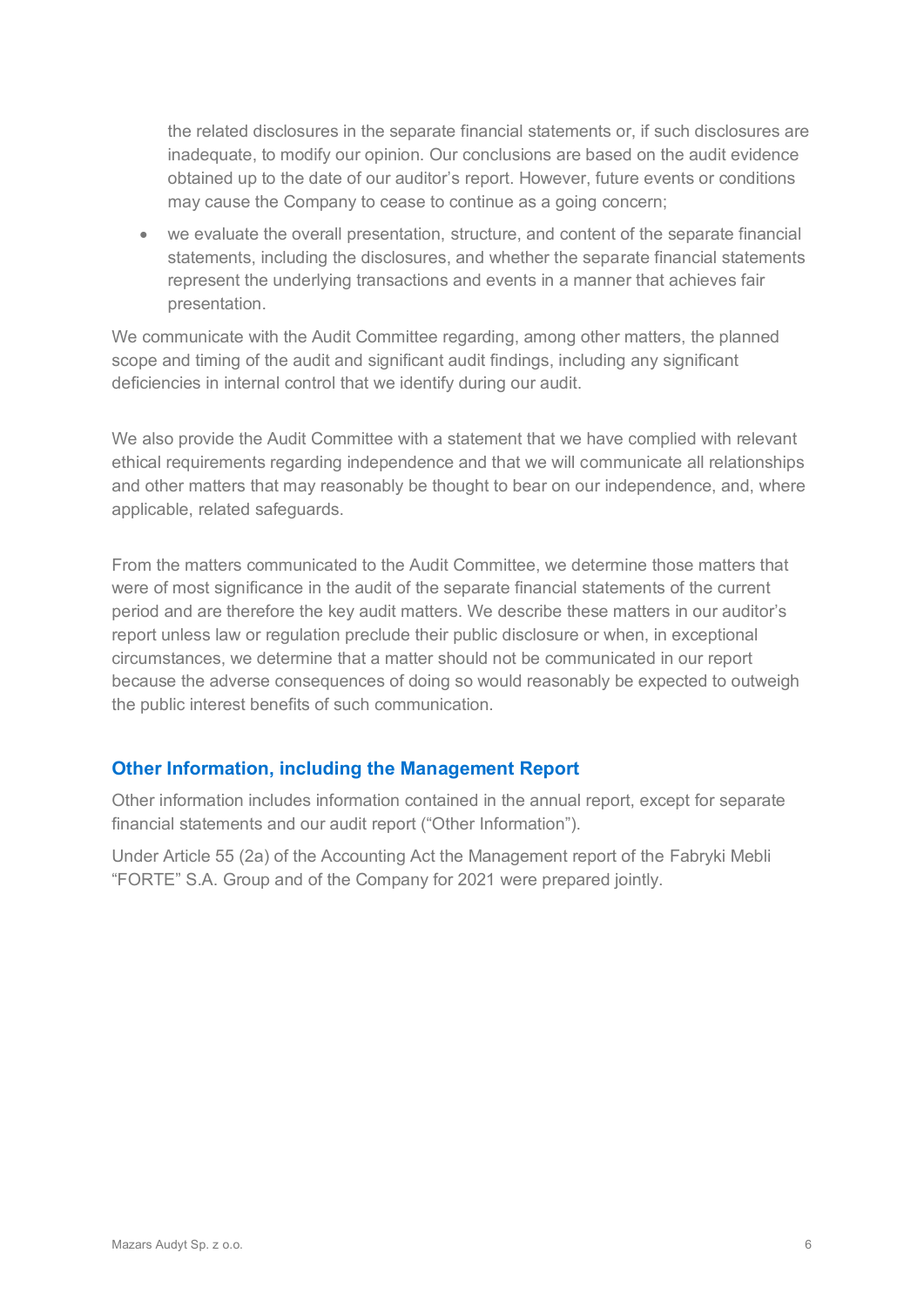## *Responsibility of the Management Board and Supervisory Board*

The Company's Management Board is responsible for preparing Other Information in accordance with the applicable regulations.

The Company's Management Board and members of the Supervisory Board are obliged to ensure that the Management report along with the corporate governance statement, which is a separate part of this Management report and a separate non-financial report specified in Article 49b (9) of the Accounting Act, meet the requirements set out in the Accounting Act.

### *Statutory Auditor's Responsibility*

Our opinion on the audit of the separate financial statements does not cover the Other Information. In connection with our audit of the separate financial statements, our responsibility is to read the Other information and, in doing so, consider whether the Other Information is materially inconsistent with the separate financial statements or our knowledge obtained in the audit or otherwise appears to be materially misstated. If, based on the work we have performed, we conclude that there is a material misstatement of this Other Information, we are required to report that fact. In accordance with the Act on Statutory Auditors, our responsibility is also to give an opinion whether the management report has been prepared in accordance with applicable regulations and whether it complies with information contained in the annual financial statements. Moreover, we are obliged to communicate whether the Company prepared a separate non-financial report and issue an opinion whether the Company included the required information in the corporate governance statement.

# **Opinion on the Management Report**

Based on the work performed during the audit, in our opinion, the Management Report:

- has been prepared according to Article 49 of the Accounting Act and paragraph 70 of the Regulation of the Minister of Finance of 29 March 2018 on Current and Periodic Information Provided by Issuers of Securities and Conditions of Recognition of Information Required under the Regulations of the non-EU Member State as Equivalent ("Regulation on Current Information" - Journal of Laws of 2018, item 757 as amended),
- is in line with information contained in the separate financial statements.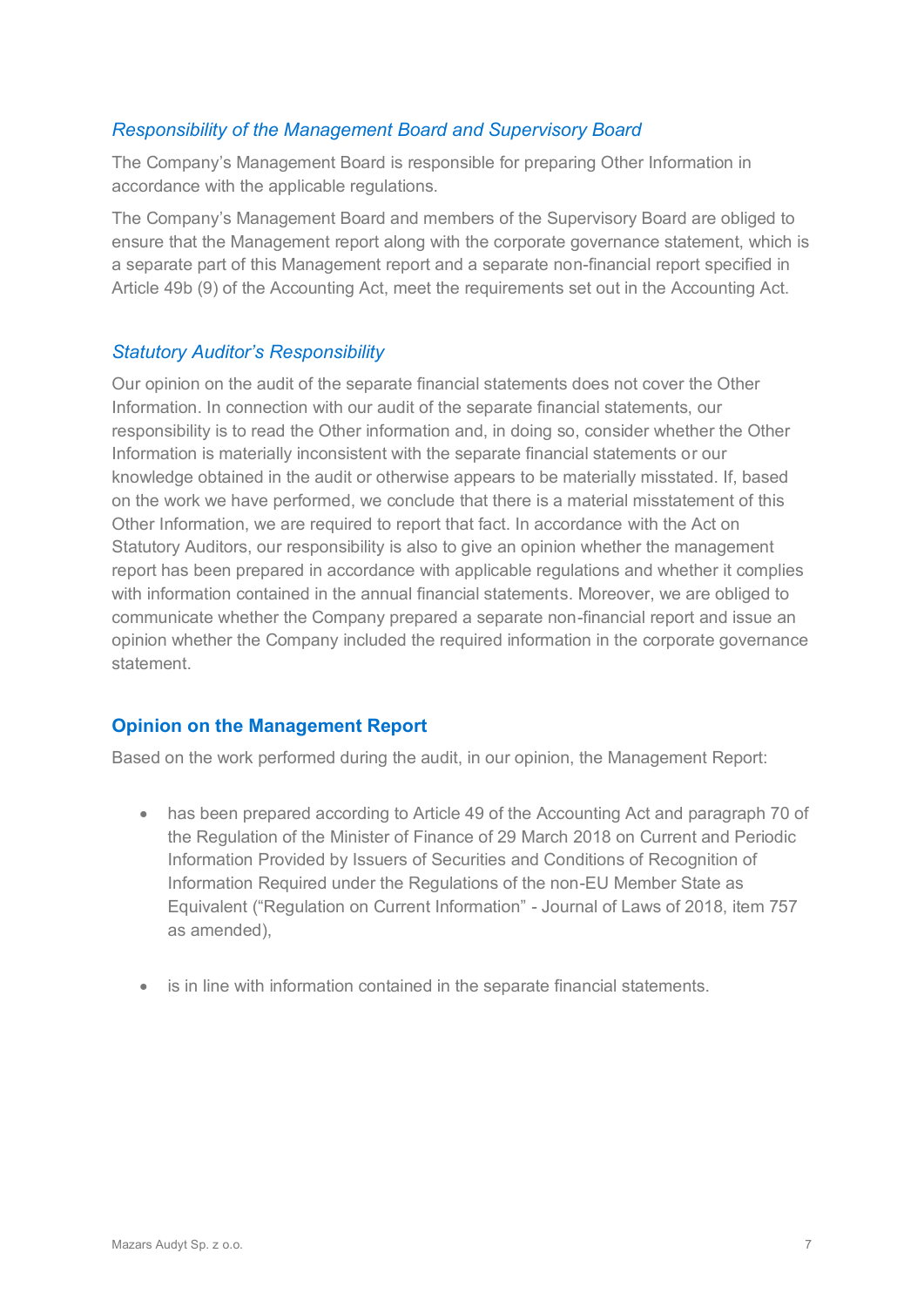#### **Opinion on Corporate Governance Statement**

In our opinion, the Company included information specified in paragraph 70 (6) item 5 of the Regulation on Current Information in the corporate governance statement. Moreover, in our opinion, information specified in paragraph 70 (6) item 5 c-f, h and i of this Regulation comprised in the corporate governance statement is compliant with the applicable provisions and information contained in the separate financial statements.

#### **Information on Non-financial Information**

In accordance with the Act on Statutory Auditors we would like to confirm that the Company included information on preparing a separate non-financial report specified in Article 49b (9) of the Accounting Act in its Management report and that the Company prepared such a separate report.

We have not performed any assurance work concerning the separate non-financial report and we do not express any assurance about it.

#### **Other Information Statement**

Moreover, according to our knowledge of the Company and its environment obtained during the audit, we declare that we have not identified any material misstatement in the Management Report and the Other Information.

# **Report on Other Legal and Regulatory Requirements**

#### **Statement about provision of non-audit services**

To the best of our knowledge and belief, we declare that the non-audit services we have provided to the Company and to its related entities are lawful and compatible and in accordance with provisions applicable in Poland and that we did not provide any services that would not be an audit and that are prohibited as defined in the Article 136 of the Act on Statutory Auditors and Article 5 (1) of the EU Regulation. Non-audit services that we provided to the Company and its subsidiaries during the audited period were specified in note 27 of the Company's Management Report.

### **Appointment of an Audit Firm**

We were appointed to audit the Company's separate financial statements pursuant to the resolution of the Company's Supervisory Board of 28 January 2021. We have been auditing the separate financial statements of the Company for the first time.